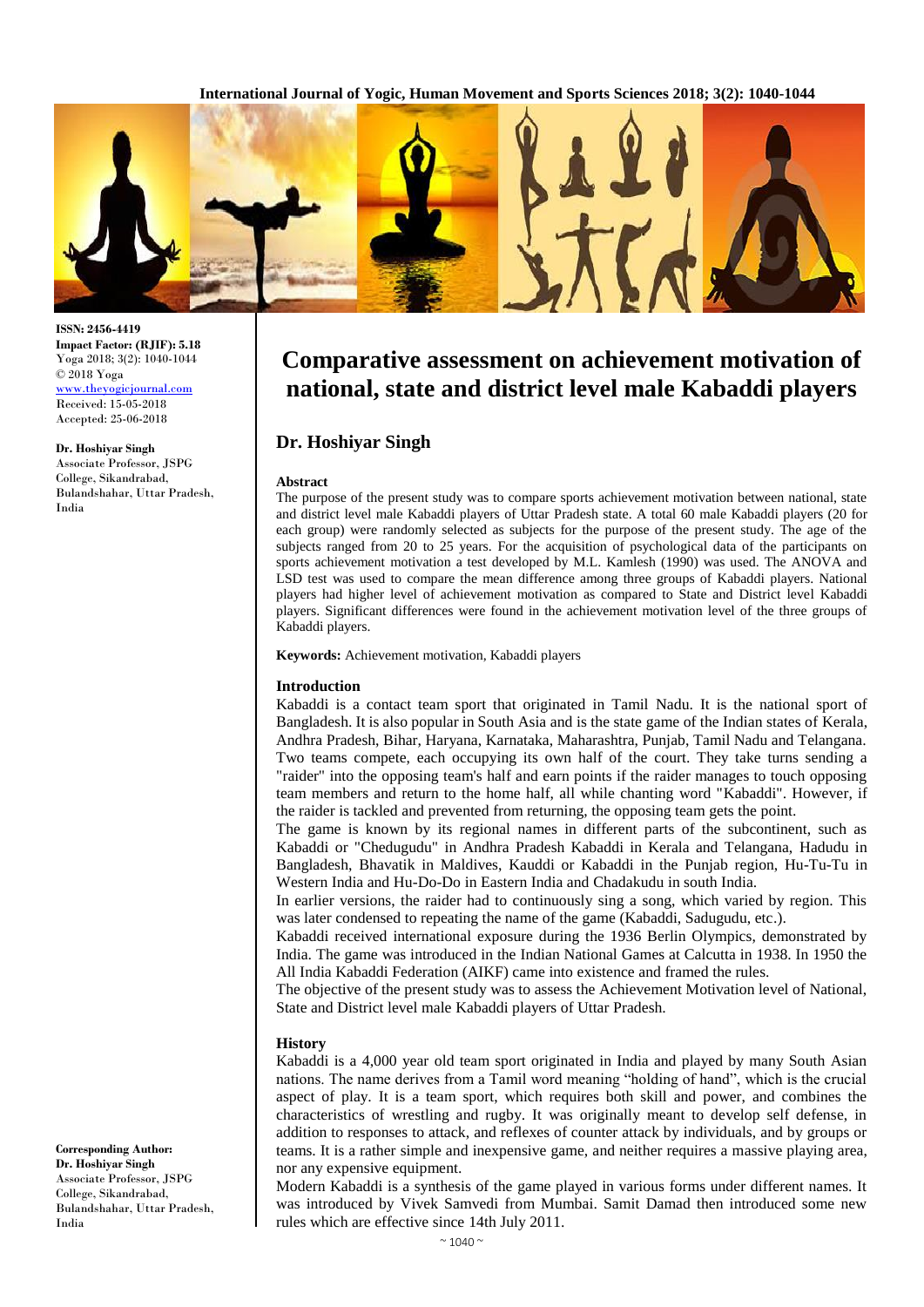The game has been played in its original form since Vedic times. Kabaddi received international exposure during the 1936 Berlin Olympics, demonstrated by Hanuman Vyayam Prasarak Mandal, Amaravati, Maharashtra.

The game was introduced in the Indian Olympic Games at Calcutta in 1938. In 1950 the All India Kabaddi Federation came into existence and compiled standard rules. In 1955, First Kabaddi Indian National Championship was held in Calcutta. It was here that women played competitively for the first time. Although this thigh slapping, full body contact sport doesn't seem to be very popular with the ladies, it is fancied by men worldwide, yet rarely seen on TV. The Amateur Kabaddi Federation of India (AKFI) was founded in 1973. It is the national game of Bangladesh and the state game of Tamil Nadu, Punjab and Andhra Pradesh in India. Kabaddi is the Only Game being played in all the 3 versions of Asian Games i.e. Asian Games, Asian Indoor Games and Asian Beach Games.

In the international team version of Kabaddi, two teams of seven members each occupy opposite halves of a field of 10m  $\times$  13m in case of men and 8m  $\times$  11 m in case of women. Each has three supplementary players held in reserve. The game is played with 20 minute halves and a five minute halftime break during which the teams exchange sides. Two teams occupy opposite halves of a field and take turns sending a "raider" into the other half, in order to win points by tackling members of the opposing team; the raider then tries to return to his own half, holding his breath and chanting "Kabaddi, Kabaddi, Kabaddi" during the whole raid. Meanwhile, defenders must form a chain, for example, by linking hands; if the chain is broken, a member of the defending team is sent off. The goal of the defenders is to stop the raider from returning to the home side before taking a breath.

The raider is sent off the field if: (1) the raider takes a breath before returning or (2) the raider crosses boundary line or (3) A part of the raider's body touches the ground outside the boundary (except during a struggle with an opposing team member). Each time a player is out the opposing team earns a point. A team scores a bonus of two points, called a lona, if the entire opposing team is declared out. At the end of the game, the team with the most points wins.

Kabaddi originated in ancient Tamil region, which is predominantly present day Tamil Nadu and parts of other South Indian states. Tamil empire spread this game to south east Asia during their sea trade. The word Kabaddi might have been derived from the Tamil word "kai-pidi" meaning "to hold hands". Kabaddi received international exposure during the 1936 Berlin Olympics, demonstrated by India. The game was introduced in the Indian National Games at Calcutta in 1938. In 1950 the All India Kabaddi Federation (AIKF) came into existence and framed the rules. Kabaddi was introduced to and popularised in Japan in 1979 by Sundar Ram of India, who toured Japan on behalf of Asian Amateur Kabaddi Federation for two months to introduce the game. In 1979, matches between Bangladesh and India were held across India. The first Asian Kabaddi Championship was held in 1980 and India emerged as champion, beating Bangladesh in the final. The other teams in the tournament were Nepal, Malaysia, and Japan. The game was included for the first time in the Asian Games in Beijing in 1990 where seven teams took part.

Modern Kabaddi is a synthesis of the game played in various forms under different names. Kabaddi received international exposure during the 1936 Berlin Olympics, demonstrated by Hanuman Vyayam Prasarak Mandal, Amaravati, Maharashtra.

The game was introduced in the Indian Olympic Games at Calcutta in 1938.

In 1950 the All India Kabaddi Federation came into existence and compiled standard rules. The Amateur Kabaddi Federation of India (AKFI) was founded in 1973. After formation of the Amateur Kabaddi Federation of India, the first men's nationals were held in Madras (renamed Chennai), while the women's were in Calcutta (renamed Kolkata) in 1955.The AKFI has given new shape to the rules and has the right to modify them. The Asian Kabaddi Federation (AKF) was founded under the chairmanship of Mr. Janardan Singh Gehlot.

Kabaddi was introduced and popularised in Japan in 1979. The Asian Amateur Kabaddi Federation sent Professor Sundar Ram of India to tour Japan for two months to introduce the game. In 1979, a return test between Bangladesh and India was held at different places of India including Mumbai, Hyderabad, and Punjab. The Asian Kabaddi Championship was arranged in 1980 and India emerged as champion and Bangladesh runner-up. Bangladesh became runner-up again in 1985 in the Asian Kabaddi Championship held in Jaipur, India. The other teams in the tournament were Nepal, Malaysia and Japan. The game was included for the first time in the Asian Games in Beijing in 1990. India, China, Japan, Malaysia, Sri Lanka, Pakistan and Bangladesh took part. India won the gold medal and has also won gold at the following six Asian Games in Hiroshima in 1994, Bangkok in 1998, Busan in 2002, Doha in 2006 and Guangzhou in 2010.

An attempt to popularise Kabaddi in Great Britain was carried out by Channel 4, who commissioned a programme dedicated to the sport. The programme, Kabaddi in the early 1990s, however, failed to capture viewer attention despite fixtures such as West Bengal Police versus the Punjab. Kabaddi was axed in 1992. Alt-rock band The Cooper Temple Clause formed a kabbadi team in 2001 and were, at one stage, ranked seventh in the British domestic standings.

In the 1998 Asian games held at Bangkok (Thailand), the Indian Kabaddi team clinched the gold medal. The chief coach of the team was former Kabaddi player and coach Flt. Lt. S.P. Singh. Kabaddi is basically a combative sport, with seven players on each side; played for a period of 40 minutes with a 5 minutes break (20-5-20). The core idea of the game is to score points by raiding into the opponent's court and touching as many defense players as possible without getting caught on a single breath.

One player, chanting Kabaddi!!! Kabaddi!!!! Kabaddi!!!! Charges into the opponent court and try to touch the opponent closest to him, while the seven opponents make maneuvers to catch the attacker. This is Kabaddi, the match of one against seven, known as the game of struggle.

The players on the defensive side are called "Antis" while the player of the offence is called the "Raider". The attack in Kabaddi is known as a 'Raid'. The antis touched by the raider during the attack are declared 'out' if they do not succeed in catching the raider before he returns to home court. These players can resume play only when their side scores points against the opposite side during their raiding turn or if the remaining players succeed in catching the opponent's raider.

The origin of the game dates back to pre-historic times played in different forms. The modern Kabaddi game was played all over India and some parts of South Asia from 1930. The first known framework of the rules of Kabaddi as an indigenous sport of India was prepared in Maharashtra in the year 1921 for Kabaddi competitions on the pattern of Sanjeevani and Gemini in a combined form. Thereafter a committee was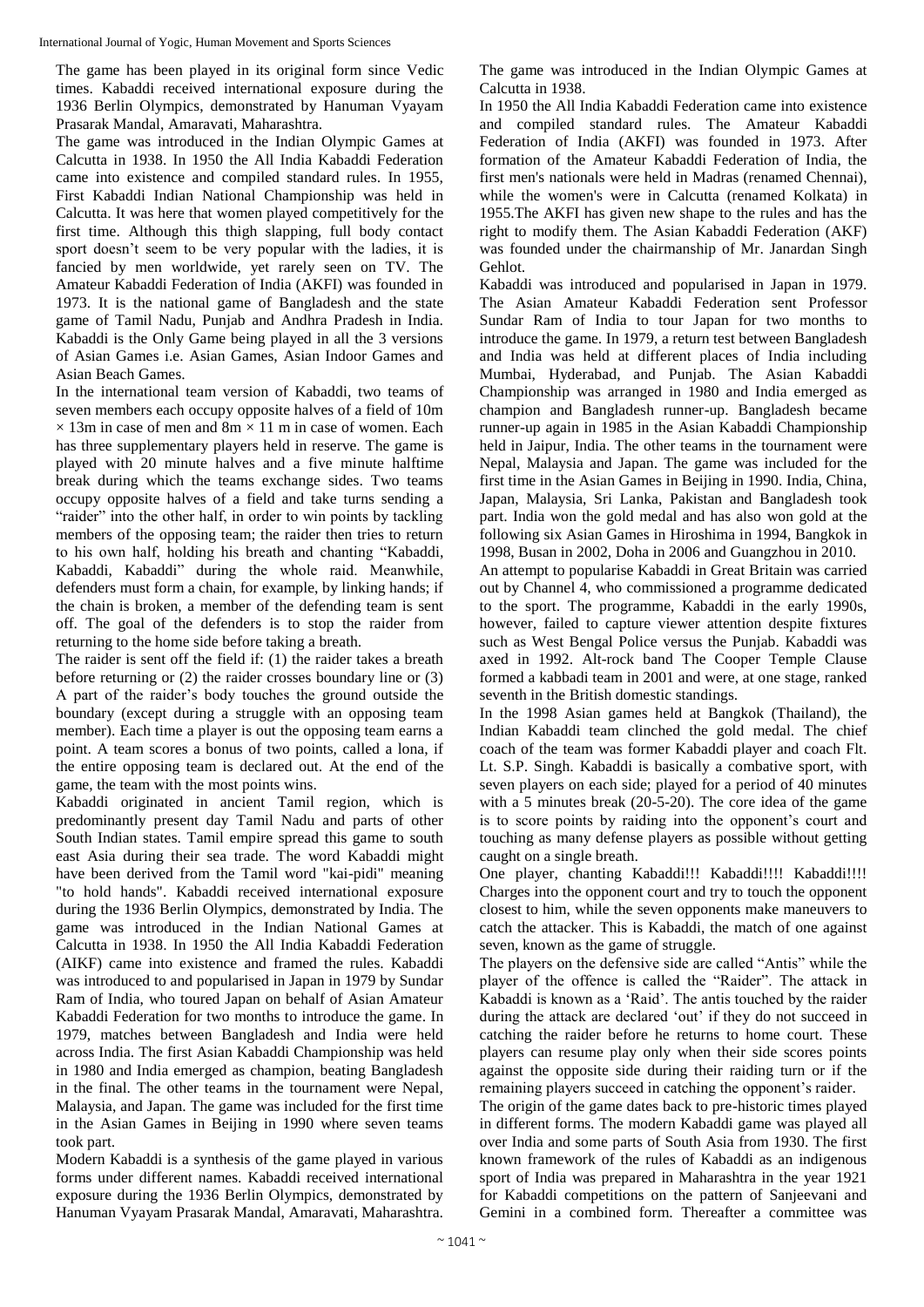constituted in the year 1923, which amended the rules framed in 1921. The amended rules were applied during the All India Kabaddi Tournament organized in 1923.

The All India Kabaddi Federation was formed in the year 1950 to look after the promotion of the game and the Senior National championship started from the year 1952. The new body, Amateur Kabaddi Federation of India (AKFI) came in to existence from the year 1972 affiliated to Indian Olympic Association (IOA) with a view to popularize the game in India & neighboring countries of Asia. After formation of this body, Kabaddi took a new shape and National level competitions started for Junior and Sub-junior boys & girls also

The 1st Asian Kabaddi Championship was held in the year 1980 and was included as a demonstration game in the 9th Asian Games, New Delhi in the year 1982.

The game was included in the South Asian Federation (SAF) games from the year 1984 at Dacca, Bangladesh. Kabaddi was included as a discipline in the 11th Asian Games Beijing 1990 and India won the lone Gold Medal of Kabaddi in the 11th Asian Games Beijing 1990. India is the reigning champion in the succeeding Asian Games held in Hiroshima 1994, Bangkok 1998, and Busan 2002 & recently at Doha 2006 and created history in Indian sports by winning five consecutive Gold medals in the Asian Games so far.

1st World Cup of Kabaddi was organised in 2004 at Mumbai (India), India won the First World Cup by beating Iran in the finals. The second World Cup was held Panvel (India) in 2007 and India once again became Champion.

The First Asian Women Championship was held at Hyderabad in 2005 and India won the Gold Medal. Women Kabaddi was included for the first time in the South Asian Games held in Colombo, Sri Lanka in 2006.

For the first time in the history of Asian Games a separate indoor stadium was built for Kabaddi competition and training in the 15th Asian Games held at Doha [Qatar] 2006. The training/ warming up courts and main field of play was made up of puzzle mats of Korean make. The main field of play was equipped with a giant public screen, which displayed replays and the running score. Two 'Tissot' plasma scoreboards, info terminals for the presentation crew, the ceremony crew and the media were provided.

The 15th Asian Games Doha provided an excellent opportunity to showcase Kabaddi to the Europeans and Australians who were in great numbers in organizing the Asian Games. A good many spectators belonging to European countries, USA, Australia, Western Asia, and the Mediterranean countries, who saw the Game for the first time, were very impressed with the simple rules and the thrill of the sport and desired to introduce the sport in their countries. This has given Kabaddi very good and positive exposure for its future development in the continents of Europe, USA, Australia and Africa.

Kabaddi was included in the 2nd Asian Indoor games held at Macau from 25th October to 3rd November 2007. Once again India Won the Gold Medal. Kabaddi Men & Women both was included in 1st Asian Beach Games being hosted by Indonesia in 2008 at Bali, India Won Both the Gold Medals of Men & Women Events.

There has been a gradual but significant change in the trends of the game since the past 50 years. What was once considered a game of brawn is not so now. The introduction of mats, shoes, new techniques & changes in rules has made the sport more interesting and advantageous to skilled players who are now able to defeat heavier players with better skills & techniques.

## **Ancient history of Kabaddi**

It always irks me that almost nine out ten people I talk to about Kabaddi have almost no inkling to the origin of Kabaddi. Kabaddi has attained Asian Games status but even many of national players have little or no knowledge as to the games origins. Many still believe that the sport has a history dating to pre-historic times and was probably invented to ward off group attacks. But, Kabaddi has a more tragic history and is said to have its beginning some 3,000 to 5,000 years ago during the Kurukshetra War. The ancient Indian epic Mahabharata describes the battle between the Pandavas and the Cauravas and how Abimanyu managed to penetrate the Cauravas seven tiered defense, but died because he did not know the way out. Legend has it that as an unborn child in his mother's womb, Abhimanyu learned the knowledge of entering the deadly and virtually impenetrable seven tiered defense called Chakravyuha.

It is said that Lord Krishna tutored Abhimanyu's father Arjuna the technique of attacking and escaping from various army formations. And as a foetus in his mother Subadhra Devi's womb, Abhimanyu is said to have absorbed all the words of wisdom from Krishna. It is also said that Subadhra Devi decided to retire when Krishna was explaning the method of escaping from the Chakravyuha. Thus Abhimanyu never got the chance to learn on how to escape the Chakravyuha. On the 13th day of the Kurukshetra War, the courageous and dashing Abhimanyu, was called upon to break through the Chakravyuha formed by the Cauravas. The sixteen year old gallantly broke through the formation but after a fierce battle to get out was killed by his enemies. It is said that the sport of kabaddi was created in remembrance of Abhimanyu the Warrior.

If you look closely at a kabaddi match, you would notice the seven defensive players forming a semicircle to entrap the lone raider just like how the Cauravas trapped Abhimanyu. Just like in a war, it is believed that Kabaddi was invented to develop a defensive responses by an individual against group attacks and group's responses to an individual attack. This is the only combative sport in which offence is an individual effort whereas defense is a group effort.

History reveals that kabaddi was played by princes' of the past to display their strength. Buddhist literature also mentions of Gautama Buddha playing kabaddi with his peers. For those of you who have not seen Bernardo Bertolucci's 1993 movie Little Buddha starring Keanu Reeves, try to get a copy and you can catch a scene showing Buddha playing kabaddi. The extras in the scene were Nepalese kabaddi players and officials, who still talk about it fondly. The game, known as Hu-Tu-Tu in Western India, Ha-Do-Do in Eastern India and Bangladesh, Chedugudu in Southern India and Kaunbada in Northern India, has changed through the ages.

Modern Kabaddi is a synthesis of the game played in various forms under different names. The excitement and thrill provided by the game has made it very popular and is rightly called the Game of the Masses. It is also called the Game of the Warriors (Veera Vilayatu) in South India. Millions of people from as many as 65 countries of the world play this game in its various forms now. The game in popular and played in India, Nepal, Pakistan, Bangladesh, Japan, Sri Lanka, Thailand, Malaysia, Iran, Korea, Argentina, Canada, U.K, China, Trinidad and Tobago, Australia, Indonesia and many more countries. Kabaddi, is surprisingly also the national sport of Bangladesh.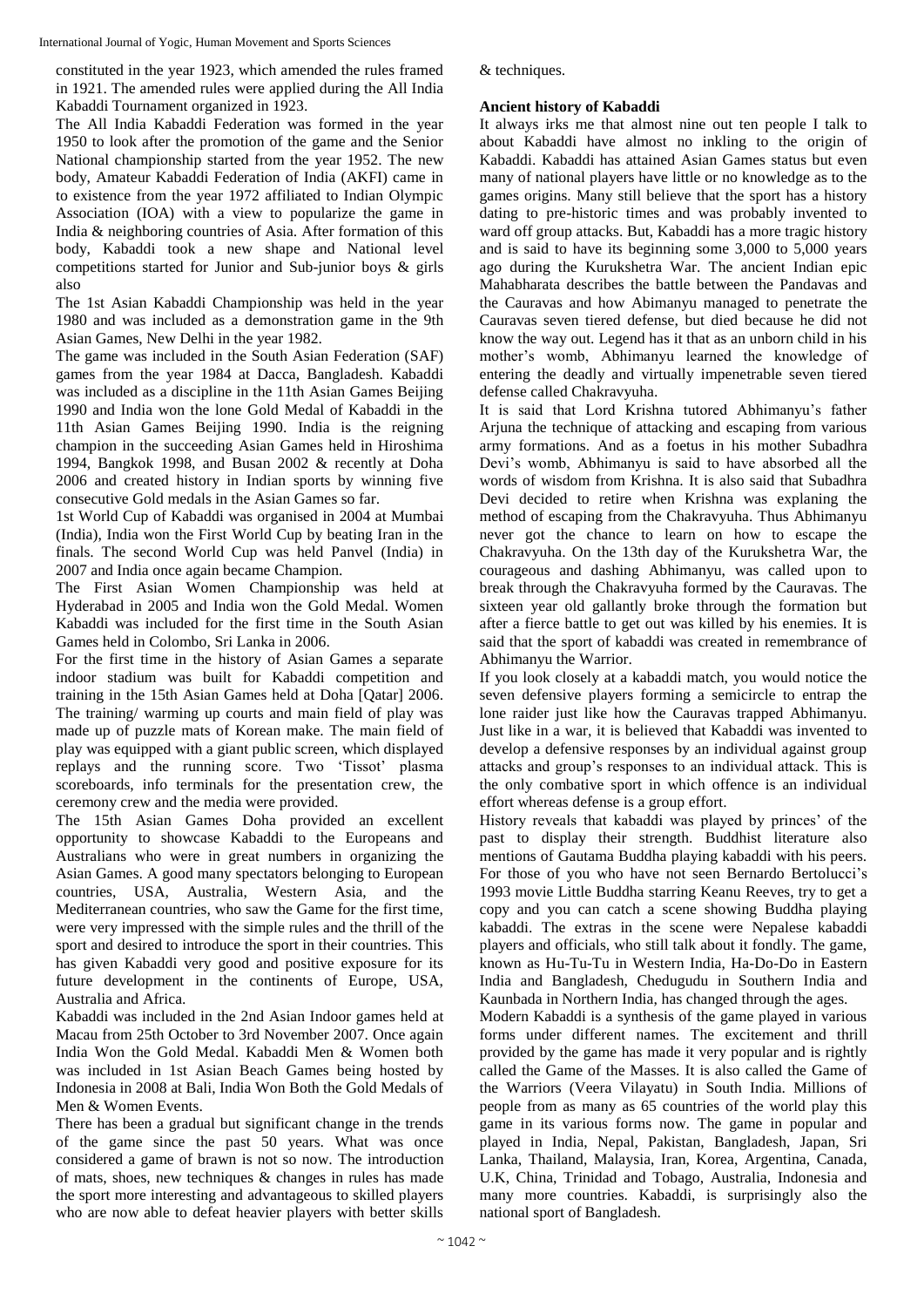Kabaddi is played in three styles – National Style Kabaddi, Beach Kabaddi and Circle Kabaddi. The National Style Kabaddi was introduced as a medal sport at the Beijing Asiad in 1990. The Circle Style Kabaddi was demonstration during the 1936 Berlin Olympics. The demonstration was made possible by the Hanuman Vyayam Prasarak Mandal, Amaravati, Maharashtra. Beach Kabaddi was included at the Bali Asian Indoor Games in 2008 and is perhaps the closest to the original game. The three styles of Kabaddi are also played in three different formats.

In the Amar format of Kabaddi, there is no out or revival rule. When any player is touched, goes out of bounds or is caught, he is not sent out of the court but point is awarded to the rival team. In the Sanjaveeni format, the revival and our rule is in play. When any player is touched or goes out of bounds, or is caught, the player concerned is sent out of court. Points are awarded to the rival team in addition to having their out players being revived. In the Gaminee format, a player touched, caught or out of bounds, has to remain out until all his team members are out. Despite the differences in styles, Kabaddi calls for tremendous fitness of body and mind and the ability to concentrate as well as anticipate the opponent's moves. The Game demands agility, muscular co-ordination, breath holding capacity, speed, strength, stamina, catching, kicking, as well as quick responses and a great deal of presence of mind.

## **Kabaddi in India**

Kabaddi is a contact sport that originated in ancient India. According to Collins English Dictionary, the word "Kabbadi" originates from the Tamil language. The word Kabaddi might have been derived from the Tamil word "kai-pidi" meaning "to hold hands". However, the word might have been prevalent in North India. It is one of the most popular sports in India, played mainly among people in villages. It is regarded as a team-contact sport as a recreational form of combat training. Two teams occupy opposite halves of a small field and take turns sending a raider into the other half, in order to win points by tagging/wrestling members of the opposing team; the raider then tries to return to his own half while holding his breath and chanting "Kabaddi, Kabaddi, Kabaddi" during the whole raid. India has taken part in four Asian Games in Kabaddi, and won gold in all of them. There are 4 forms of Kabaddi played in India are Amar, Suranjeevi, Huttuttoo, and Gaminee. Amar is generally played in Punjab, Haryana, America, Canada, and other parts of the world, mostly by Punjabi sportsmen. Suranjeevi is the most played form of Kabaddi in India and the world. This is the form used in international matches generally and played in Asian Games. Huttuttoo was played by men in Maharashtra State.

India won the Kabaddi World Championship in 2007, beating Iran 29-19.

India is also the host to World's first Kabaddi League. The league follows the Formula 1 touring sports format and will be played across four continents starting from August to December 2014. It is the state game of Punjab, Andhra Pradesh and Tamil Nadu in India where a related game of Sadugudu is played, and Maharashtra in India. It is played by the British Army for fun, to keep fit and as an enticement to recruit soldiers from the British Asian community. The game is also played extensively in the small town of Peebles in the Scottish Borders, mainly in the local primary school playground, where it is favoured to more traditional childhood past-times such as 'British bulldogs' and 'Kiss, Cuddle and Torture'.

India won the 2013 Kabaddi World Cup held at Guru Nanak Stadium, Ludhiana (Punjab) India. India won the Kabaddi World Cup in 2016, 2017 and 2018.

### **Methodology**

The present research endeavour was designed to explore the achievement motivation status of National, State and District level male Kabaddi players. A total 60 male Kabaddi players (20 each group) were randomly selected as subjects for the purpose of the present study. The age of the subject ranged from 20 to 25 years. The players who had participated in senior, women and Inter University competition at National level were selected in National Group. The players who had participated in only state level tournament were selected in State Group. The players who had participated in only district level tournament were selected in District Group. The subjects were participated in competition during 2017-2018. To measure player's level of achievement motivation, the tool constructed and developed by M.L. Kamlesh (1990) was used. The test is self-evaluation questionnaire consisting of 20 statements related to situation.

### **Results and Discussion**

Analyses of variance and LSD test were used to assess the significant difference in the means of three groups.

**Table 1:** One way analysis of variance of achievement motivation level of national, state and district level Kabaddi players

| Sr. No. | Group    |    | Sum             | <b>Mean</b> | <b>Variance</b> |
|---------|----------|----|-----------------|-------------|-----------------|
|         | National | 20 | 602             | 30.1        | 9.57            |
| ـ.      | State    | 20 | 533             | 26.65       | 3.92            |
| C.      | District | 20 | 49 <sup>7</sup> | 24.85       | 2.8             |



**Fig 1:** Show the national and state district

**Table 2:** ANOVA table

|    | <b>Sr. No. Source of variation</b> | SS    | MS           | <b>IF</b> Critical |
|----|------------------------------------|-------|--------------|--------------------|
|    | <b>Between Group</b>               | 284.7 | 142.35 26.27 | 3.16               |
| ـ. | Within Group                       | 308.9 | 5.419        |                    |

Result shows that calculated f-value is greater than tabulated F-value, it is concluded that significant difference is existing in the achievement motivation level of the three groups of Kabaddi players. Further to find out which group mean is greater than the other LSD test was applied.

**Table 3:** LSD-test of significance for achievement motivation level means difference among the different groups

| Sr. No. | <b>National</b> | <b>State</b> | <b>District</b> | M.D. | C.D |
|---------|-----------------|--------------|-----------------|------|-----|
| ı.      | 30.1            | 26.65        |                 | 3.45 | .46 |
| ـ.      | 30.1            |              | 24.85           | 5.25 | .46 |
| J.      |                 | 26.65        | 24.85           | 1.8  | .46 |